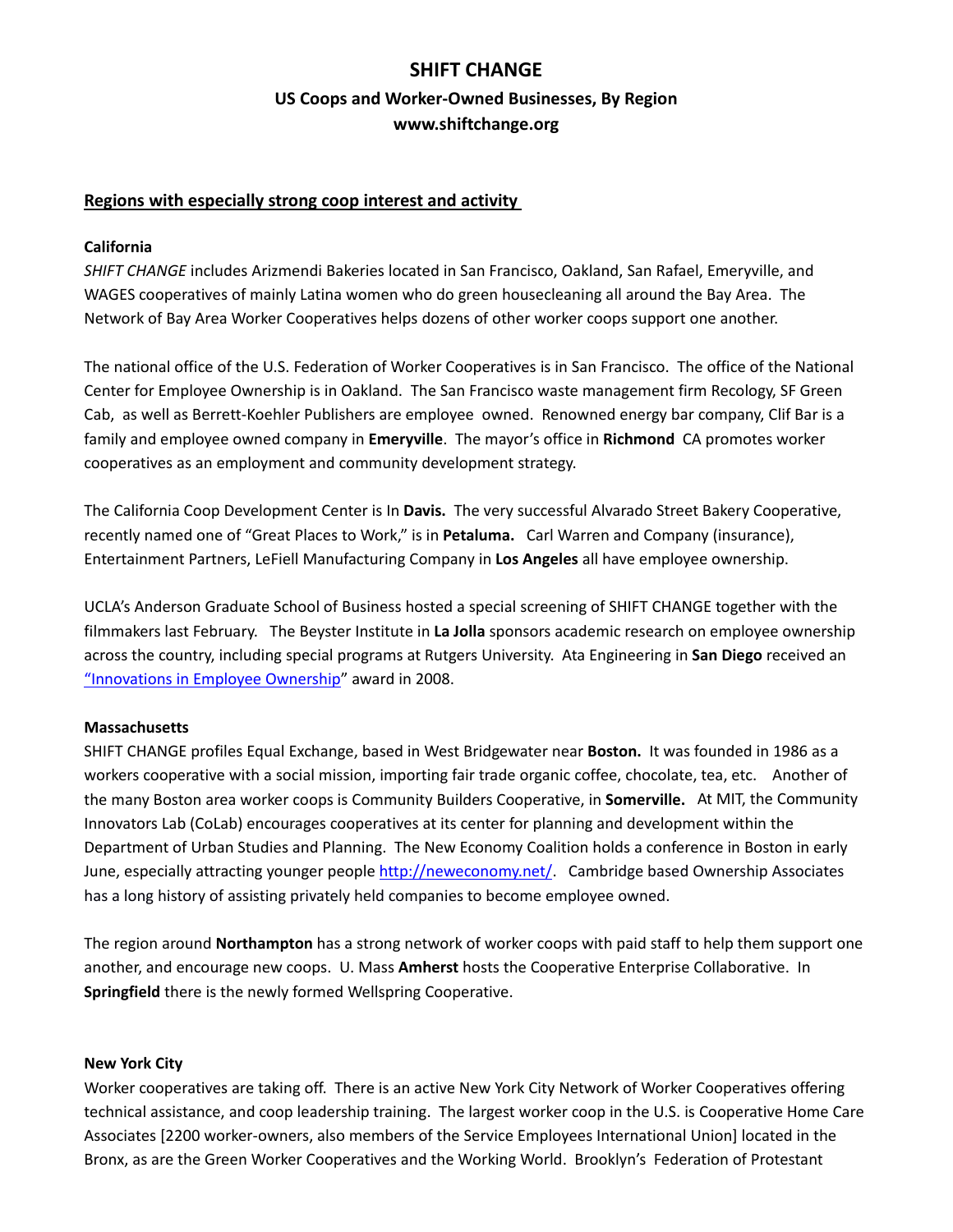Welfare Agencies develops worker coops to assist low income people. They helped organize a heavily attended City Council hearing on the promise of worker co-ops in February, 2014. Two recent articles on worker coops appeared in the *New York Times*: http://www.nytimes.com/2014/03/30/magazine/who-needs-a-boss.html? r=0 and http://www.nytimes.com/2014/04/20/opinion/sunday/a-way-for-artists-to-live.html?ref=opinion

## **Ohio**

Ailing rust belt city **Cleveland** hosts the innovative Evergreen Cooperatives, the opening story in SHIFT CHANGE. The city economic development office, the Cleveland Foundation, and key public institutions are working together to revitalize the local economy with 3 new worker coops and more in the works.

The leading academic center in the country for facilitating employee ownership is the 30 year old Ohio Employee Ownership Center at **Kent** State University. Also based in Kent is the Davey Tree Expert employee owned company of 7,400. EBO Group near **Akron** is a fully employee owned engineering and precision manufacturing firm with a worldwide reputation for quality rooted in its participatory work culture. Fastener Industries in **Berea** points to over 30 years of employee ownership as contributing to company success.

**Cinncinnati** is home to Our Harvest Coop, one of the very first cooperatives organized on a union coop model promoted by the United Steelworkers union and the United Food and Commercial Workers union.

## **Washington**

In **Seattle** the Massachusetts based Equal Exchange runs Ballard Espresso bar shown in SHIFT CHANGE. There is an active cooperative network, called SLICE, and a new effort called the Emerald City Cooperative Initiative that draws on the Cleveland model. PCC Natural Markets is an 11 store coop supermarket chain owned by its members. Group Health Cooperative pioneered the managed care model of health services. Recreational Equipment Inc. is the very large outdoor gear consumer coop with 100+ stores nationwide. **Olympia** also has several worker coops and the NW Cooperative Development Center. **Bellingham** has Circle of Life coop, and is the home city for the Business Alliance for Local Living Economies [BALLE] which is increasingly collaborating with coops to build more fair and sustainable local economies.

### **Wisconsin**

Organic Valley and many other farm cooperatives inspired by Scandinavian immigrants are headquartered in Wisconsin. The University of Wisconsin Madison has an active Center for Cooperatives. **Madison** has a network of worker coops including some of the oldest in the U.S. – some 40 years in business. The innovative engineering firm, Isthmus, also Community Pharmacy and Union Cab appear in SHIFT CHANGE. **Milwaukee** has new worker coops forming and is the home of Harley‐Davidson, a world renowned motorcycle company which is employee owned and managed democratically. Scot Forge, a fully employee owned company in business for over 100 years, has a major manufacturing facility in **Clinton.**

## **Other places with significant interest in coops and employee owned business (not an exhaustive list)**

### **Colorado**

New Belgium Brewery in **Ft. Collins** is employee owned with a participatory culture. Namaste Solar in **Boulder** and **Denver** is a large company that converted to become an employee owned cooperative in 2011. The world class engineering firm CH2M Hill with 30,000 employees credits their success in part to their employee ownership program and entrepreneurial culture.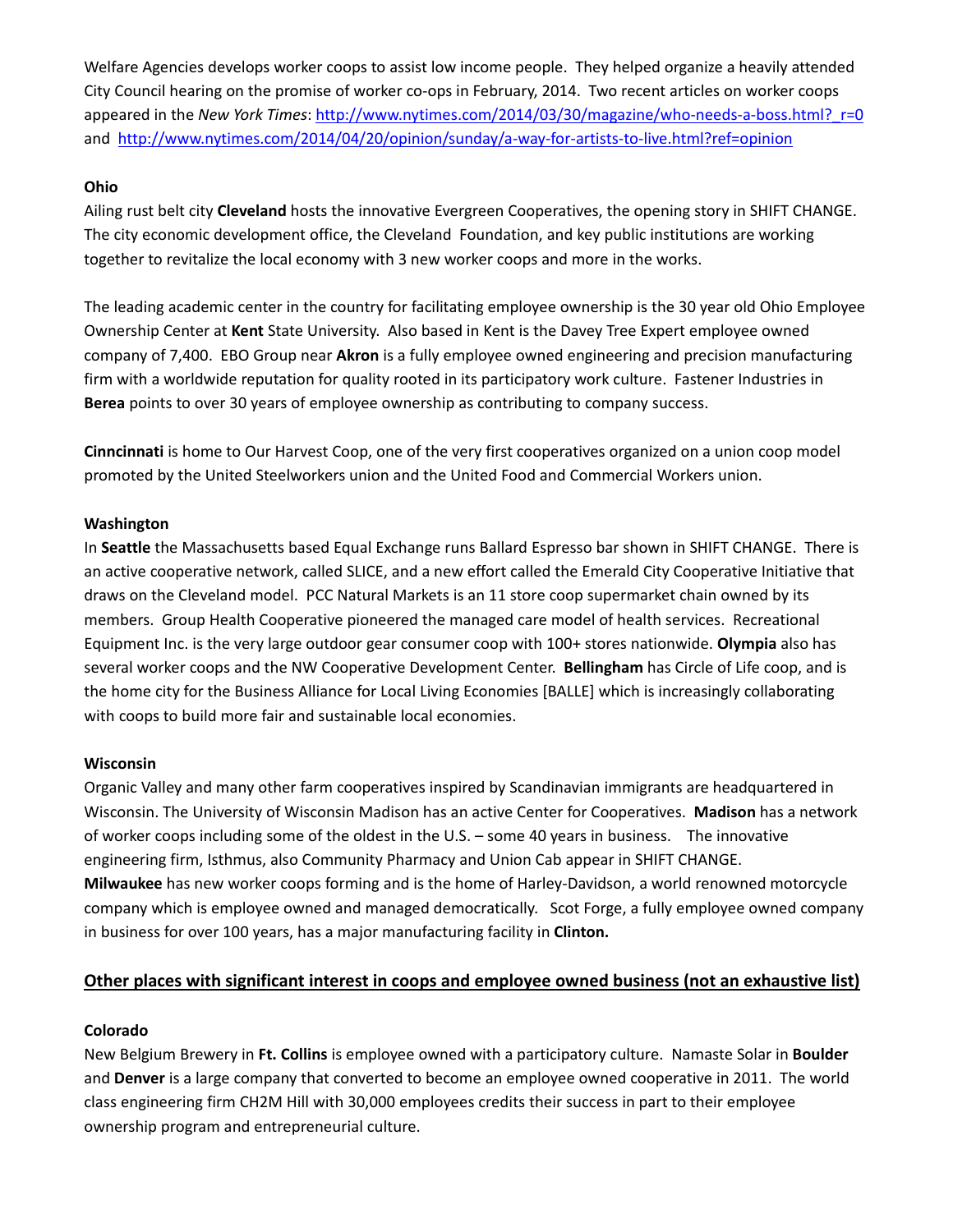## **Florida**

Publix Supermarkets has grown from a single store in 1930 into the largest employee‐owned grocery chain in the United States with 159,000 employees.

## **Georgia**

**East Point,** south of Atlanta, is home to the Southern Federation of Cooperatives that has promoted African American coops in the South for 45 years.

## **Illinois ‐ Chicago**

The Center for Workplace Democracy works to develop strong local economies and grow small businesses by promoting workplace democracy, cooperatives and other models of employee ownership. Chicago will host the U.S. Federation of Worker Coop conference late May, early June, 2014. http://conference.coop New Era Windows and Doors is a worker coop. Employee owned Amsted Industries designs and manufactures products for railroads and other heavy construction. Registered Green Supplier K & C Electric is employee owned.

## **Minnesota ‐ Minneapolis /St. Paul**

Worker coops include The HUB Bike Coop, Equal Exchange, Zenith City Food Coop. The area has several housing cooperatives, and St. Paul is home to a national coop development and training group, Cooperation Works.

## **Mississippi ‐ Jackson**

Excerpts from SHIFT CHANGE were shown at a recent mayor's conference. http://www.jacksonfreepress.com/news/2014/feb/03/jackson-rising-emphasizes-cooperatives/ Jackson is hosting a community development conference that highlights worker coops in early May. http://jacksonrising.wordpress.com/

### **North Carolina**

Firestorm Café and Books in **Asheville**, and Opportunity Threads in **Morganton** are examples of worker coops in the state.

### **Oregon ‐ Portland**

Home to a branch of Equal Exchange and People's Food Coop, several other coops. Full Sail brewery in **Hood River**, as well as Woodfold Manufacturing in Forest Grove, are employee owned.

### **Pennsylvania**

Philadelphia Area Cooperative Alliance is a network of the growing numbers of cooperatives in the area. In **Reading**, PA the mayor's office in collaboration with the United Steelworkers and local leaders has developed a community development model based around worker coops. In **Pittsburgh** the United Steelworkers have a unionized industrial cooperative underway.

### **Texas ‐ Austin**

Many employee owned businesses include Black Star Pub and Brewery, Gaia internet hosting, Monkey Wrench Books, and a coop development organization, Cooperation Texas.

## **Washington DC**